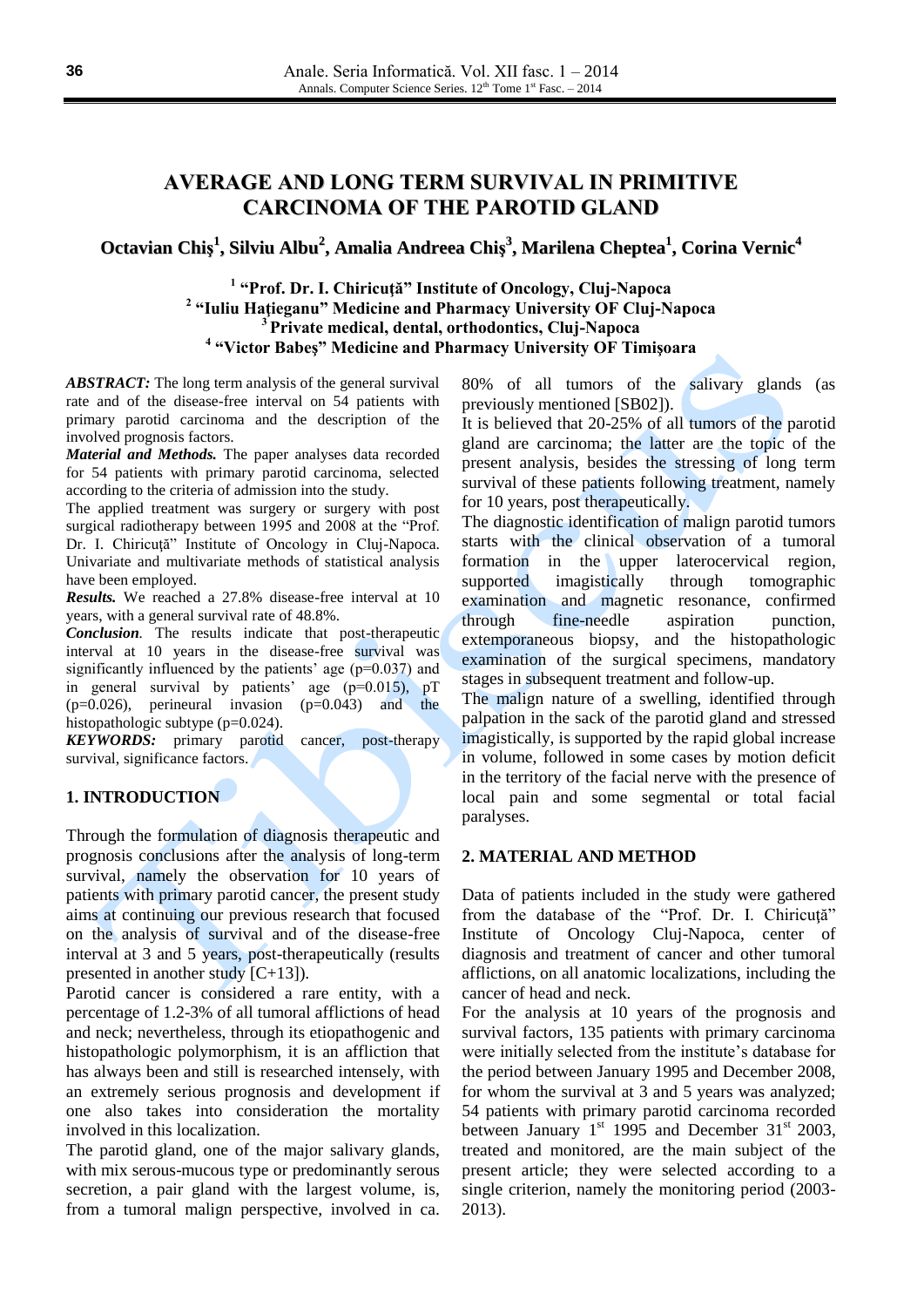The study is analytical, of the observational type, retrospective, and includes data on 54 patients with malign primary parotid tumors, with the approval of the Ethics Commission no. 5.691 of July  $8<sup>th</sup>$  2009, part of the "Prof. Dr. I. Chiricuţă" Institute of Oncology Cluj-Napoca.

Between 1995 and 2003, 54 patients with malign primary tumors of the parotid gland were recorded at the "Prof. Dr. I. Chiricuţă" Institute of Oncology Cluj-Napoca for diagnosis and/or treatment, who benefited from surgical interventions on the level of the parotid gland to various degrees: partial parotidectomy, total parotidectomy with/without facial nerve resection and neck dissection. These cases subsequently followed another therapeutic sequence, associated to or independent from surgery at the institute, mainly postsurgical radiotherapy.

For the 54 patients with the diagnosis of parotid gland cancer we analyzed their development over a ten-year period, with regard to the treatment followed, the main factors of prognosis and survival, considered as a long-term analysis of this localization.

The clinical examination, diagnostic biopsy/surgical intervention and stadialization of these cases were performed at the "Prof. Dr. I. Chiricuţă" Institute of Oncology in Cluj-Napoca.

The following inclusion criteria of patients in the "second stage" of the research were employed:

- **-** age between 14 and 90 at the time the diagnosis was established;
- **-** both genders;
- **-** paraclinical imagistic investigations (ultrasonography, thoracic Rx., computer tomography) and laboratory investigations;
- **-** identical presurgical balance;
- **-** fine-needle aspiration punction;
- **-** surgical intervention: partial or total parotidectomy, with or without the preservation of the facial nerve with modified radical laterocervical lymphanedectomy;
- **-** with or without postsurgical radiotherapy;
- **-** histopathologic result of surgical items, with the confirmation of the malignity and pTNM rendering;
- **-** histopathologic diagnosis of primary malign tumor of the parotid gland;
- **-** stadialization according to the AJCC [\*\*\*02];
- **-** absence of distant metastasis at the time of the surgical sequence;
- **-** absence of other, previous specialized treatments;
- **-** data on patient control land status recorded at intervals of 3, 6, 12, 36, 60, and 120 months.

The interpretation of results was also performed by comparison with data published in the specialized literature.

The descriptive and analytical statistical analysis was performed with the aid of frequency indicators, tests, and specific methods.

In order to estimate the possibility of disease-free survival and the general survival rate we employed the Kaplan-Meier method (multivariate analysis). We also analyzed the average and median survival time (disease-free interval).

The comparison of the "disease-free interval" rate between groups was performed with the aid of the log rank test and considering statistically significant values  $\leq 0.05$ .

The Cox regression analysis was employed for the hazard rate in the multivariate analysis. A degree of probability of  $\leq 0.05$  was considered statistically significant.

The survival / disease-free interval at 3 and 5 years were described through survival and hazard curves.

Statistic processing (descriptive and analytical) was performed with the SPSS 13 software.

## **3. RESULTS AND DISCUSION**

The study includes 54 patients with primary carcinoma of the parotid gland.

Tumors of the salivary glands, including those of the parotid gland, are entities eminently treatable through surgery according to the clinical stage at presentation and are naturally classified starting from their histopathologic character, which is in fact the main prognosis characteristic [SS92].

The analyzed parameters are prognosis factors in cancers of the parotid gland: age (2 groups, namely  $<$  50 years and  $\geq$  50 years respectively), patient gender, degree of malignity (low, high), sub-degree of malignity, stage (grouped into incipient and advanced stages) (Table 1), perineural invasion, lymphatic vascular emboli, venous vascular emboli (Table 2), type of surgical intervention, and therapeutic sequence  $(surgery\pm radiotherapy)$ .

The average age (in years) of the 54 patients was of 53 $\pm$ 16 (95%IC: 49-58) with interval 14-86 years. The proportion of male and female patients was almost equal, namely 40.7% men and 59.3% women, with average age values for the 22 men of  $53\pm16$  (95%IC: 47-61) in an interval between 14 and 80 years, respectively  $53\pm 16$  (95%IC: 47-59) in an interval between 19 and 86 years.

In the analysis of the prognosis factor age and its involvement in survival and the disease-free interval we included the patients in two age groups:  $<$  50 years (22 patients, 40.7%) and  $\geq 50$  years (32 patients, 59.3%).

Out of the 54 patients, 16 patients (29.6%) underwent surgical treatment, while 38 patients (70.4%) were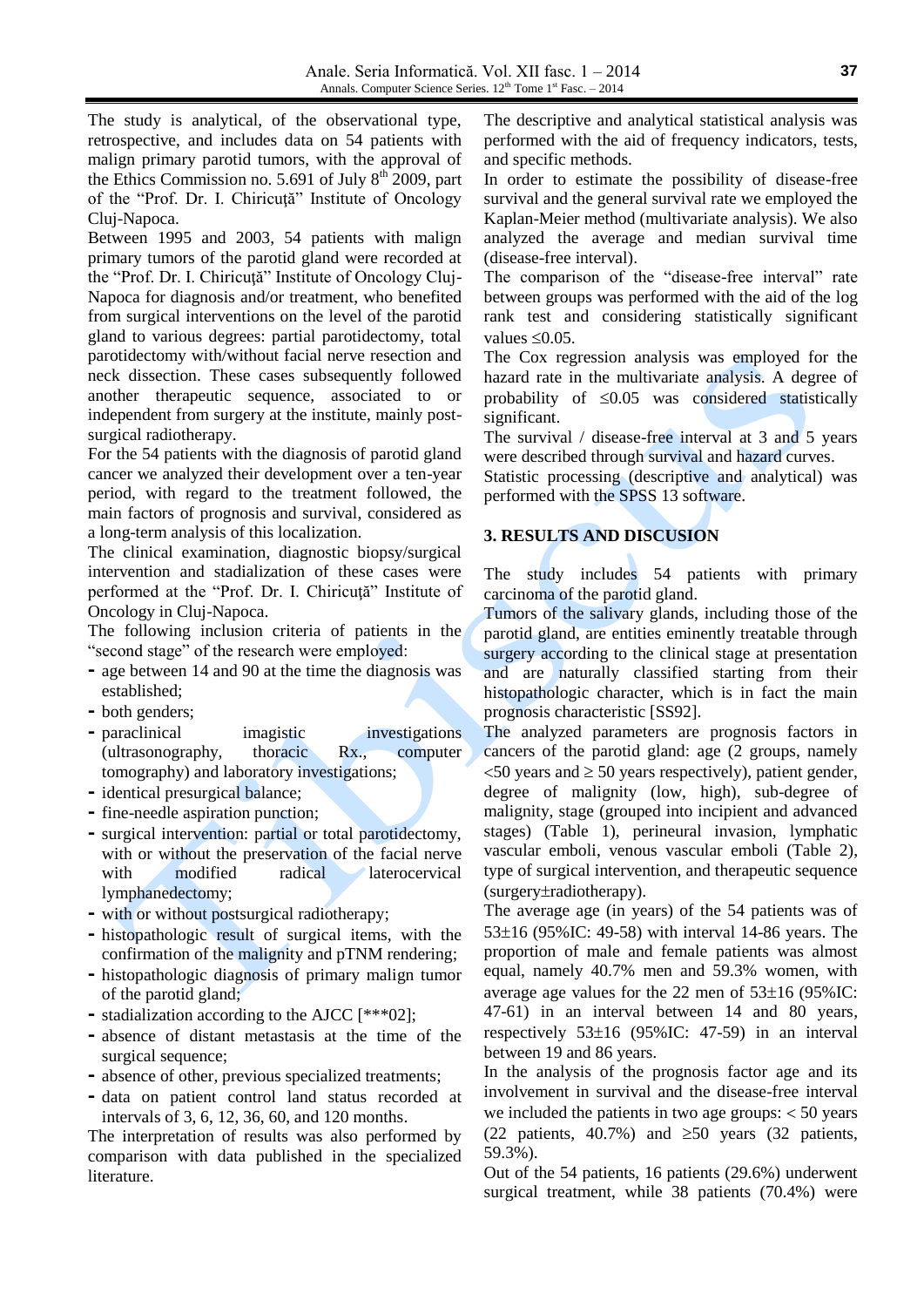selective

laterocervical lymphanedectomy

treated in a combined manner, through surgery followed by radiotherapy.

The significance of the surgical sequence in the lot of 54 patients with parotid cancer was represented in almost equal proportion by total parotidectomy, parotidectomy with facial nerve preservation (25 cases, 46.3%) total parotidectomy, and parotidectomy with facial nerve resection (21 cases, 38.9%). Partial parotidectomy was performed in 14.8% of cases.

All 54 cases of primary parotid tumors presented under clinical examination laterocervical adenopathy in various stages and required lymphanedectomy. As part of the surgical treatment, lymphanedectomy of various proportions was also performed, besides parotidectomy, in the case of all 54 patients (Table 3).

**Table 1. Postsurgical histopathologic survey of the 54 patients with malign parotid tumor** 

|                                         | $N=54$ cases $(100\%)$ |  |  |  |
|-----------------------------------------|------------------------|--|--|--|
| Degree and subtypes of malignity [BJ06] |                        |  |  |  |
| low                                     | $13(24.1\%)$           |  |  |  |
| cc acinar cells                         | $5(9.3\%)$             |  |  |  |
| cc mucoepidermoid                       | 8 (14.8%)              |  |  |  |
| high                                    | 41 (75.9%)             |  |  |  |
| cc mucoepidermoid                       | $0(0\%)$               |  |  |  |
| adenocarcinoma                          | $11(20.4\%)$           |  |  |  |
| cc cystic adenoid                       | 10(18.5%)              |  |  |  |
| cc ex pleomorphic adenoma               | 2(3.7%)                |  |  |  |
| cc squamous                             | 9(16.7%)               |  |  |  |
| cc undifferentiated                     | 9(16.7%)               |  |  |  |
| p TNM stage                             |                        |  |  |  |
| I                                       | $4(7.4\%)$             |  |  |  |
| $\mathbf{I}$                            | $4(7.4\%)$             |  |  |  |
| Ш                                       | $16(29.6\%)$           |  |  |  |
| IV                                      | $30(55.6\%)$           |  |  |  |
| pT                                      |                        |  |  |  |
| 1                                       | $4(7.4\%)$             |  |  |  |
|                                         | 9(16.7%)               |  |  |  |
| $\frac{2}{3}$                           | 22 (40.7%)             |  |  |  |
| $\overline{4}$                          | 19 (35.2%)             |  |  |  |
| pN                                      |                        |  |  |  |
| $\theta$                                | $12(22.2\%)$           |  |  |  |
| $\mathbf{1}$                            | 15(27.8%)              |  |  |  |
| $\frac{2}{3}$                           | 25 (46.3%)             |  |  |  |
|                                         | $2(3.7\%)$             |  |  |  |

**Table 2. Frequency of prognosis factors according to gender, on 54 patients with malign primary parotid tumor (database of the "Prof. Dr. I. Chiricuţă" Institute of Oncology Cluj-Napoca 1995-2008, surgical protocols, institutional registry)**

|                              | gender                          |                               | total            |  |
|------------------------------|---------------------------------|-------------------------------|------------------|--|
| prognosis factors            | female<br>$N=32$<br>$(59.3\% )$ | male<br>$N=22$<br>$(40.7\% )$ | 54<br>$(100\%)$  |  |
| lymphatic<br>vascular emboli | 18 (33.3 %)                     | 13 (24.1 %)                   | 31<br>(57.4%     |  |
| venous<br>vascular emboli    | 8 (14.8 %)                      | $5(9.3\%)$                    | 13<br>$(24.1\%)$ |  |
| perineural invasion          | $11(20.4\%)$                    | $10(18.5\%)$                  | 21<br>(38.9%     |  |
| facial nerve<br>paralysis    | 9(16.7%)                        | 7(13%)                        | 16<br>$(29.6\%)$ |  |
| skin invasion                | $5(9.3\%)$                      | $4(7.4\%)$                    | 9<br>(16.7%)     |  |
| pain                         | 8 (14.8 %)                      | $6(11.1\%)$                   | 14<br>$(25.9\%)$ |  |

**Table 3. Frequency of laterocervical ganglionary resection types on 54 patients with malign primary parotid tumors (database of the "Prof. Dr. I. Chiricuţă" Institute of Oncology Cluj-Napoca 1995-2008, surgical protocols, institutional registry)**

|                                | -                                     |
|--------------------------------|---------------------------------------|
| type of lymphanedectomy        | cases parotid cancer<br>$N=54(100\%)$ |
| modified radical               | 35 (64.8 %)                           |
| laterocervical lymphanedectomy |                                       |
| radical                        | $10(18.5\%)$                          |
| laterocervical lymphanedectomy |                                       |

9 (16.7 %)

633 ganglia have been resected, that, according to the degree of ganglionary metastases identified through histopathologic examination, determined the creation of two groups of patients, namely:

- **-** in 8 patients (14.81%), out of the ganglia resected and examined histopathologically 72 (12.16%) turned out negative;
- **-** 46 patients (85.18%) with ganglia resected and examined histopathologically 226 such ganglia (35.71%) turned out positive while 330 (52.15%) were negative (Table 4).

The average duration for the disease-free interval at 10 years, calculated from the date of the surgical intervention, was in months  $95.75\pm8.82$  (95%IC: 78.45-113.04) with the median also expressed in months of 97±25.27 (95% IC: 47.45-146.52).

The average period for survival at 10 years, calculated from the date of the surgical intervention, was in months 145.13±9.24 (95%IC: 127-163.25) with the median also expressed in months of  $123.27 \pm 13.07$ (95%IC: 97.64-148.89).

**Table 4. Characteristics of the number of laterocervical ganglia extracted through lymphanedectomy, in 54** 

**patients with malign primary parotid tumors (database of the "Prof. Dr. I. Chiricuţă" Institute of Oncology** 

**Cluj-Napoca 1995-2008, surgical protocols, institutional registry)**

| status / ganglio<br>N(%) | N patients<br>$(100\%)$ | average<br>±SD<br>$(95\%$ IC) | interval<br>minimum -<br>maximum<br>N.<br>(median,<br>mode) |
|--------------------------|-------------------------|-------------------------------|-------------------------------------------------------------|
| number of extracted      | 54                      | $11.72 + 4.15$                | $3 - 24$                                                    |
| ganglia:                 | $(100\%)$               | $(10.59 - 12.85)$             | (12; 8)                                                     |
| 633 (100%)               |                         |                               |                                                             |
| number of                | 8                       | $7.41 + 3.74$                 | $0 - 21$                                                    |
| negative extracted       | $(14.81\%)$             | $(6.77 - 8.05)$               | (7; 5)                                                      |
| ganglia:                 |                         |                               |                                                             |
| 407 (64.29%)             |                         |                               |                                                             |
| number of                | 46                      | $3.67 + 3.40$                 | $0 - 14$                                                    |
| positive                 | (85.18%)                | $(3.09 - 4.25)$               | (3; 0)                                                      |
| extracted ganglia:       |                         |                               |                                                             |
| 226 (35.71%)             |                         |                               |                                                             |

Table 5 present the results obtained at 10 years for the rate of disease-free survival and the rate of survival respectively.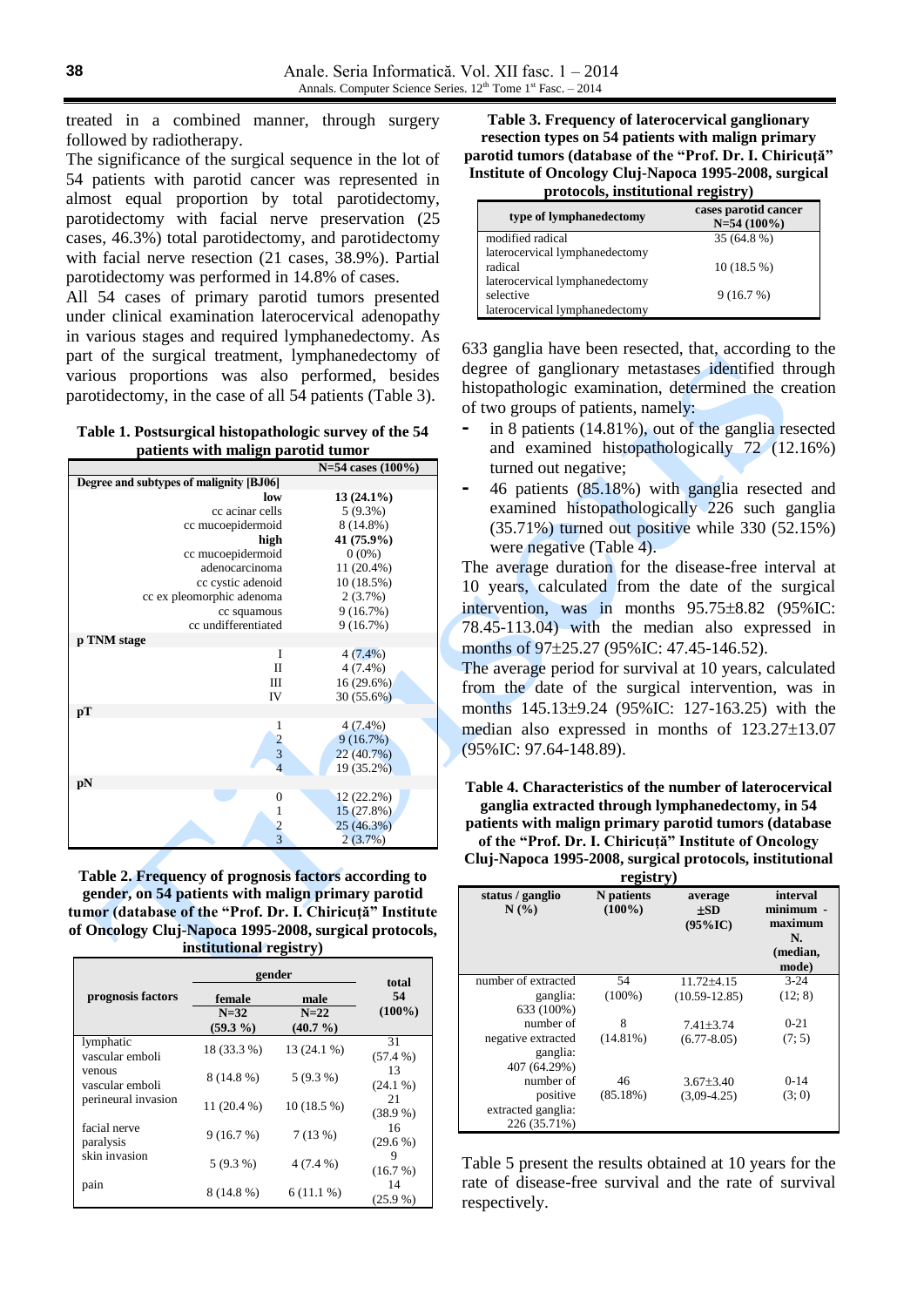**Table 5. Prognosis factors in the evaluation of the disease-free interval and general survival in patients monitored for a period of 10 years (54 patients with malign primary parotid tumors from the database of the "Prof. Dr. I. Chiricuţă" Institute of Oncology Cluj-Napoca 1995-2008)**

| variable                     | disease-free<br>interval                             |                           | general survival                |                       |
|------------------------------|------------------------------------------------------|---------------------------|---------------------------------|-----------------------|
|                              | 10 years<br>rate $\left(\frac{0}{0}\right)$<br>27.8% | value<br>$\mathbf{``p''}$ | 10 years<br>$rate(\%)$<br>48.1% | value<br>$\mathbf{p}$ |
| age                          |                                                      |                           |                                 |                       |
| $< 50$ years                 | 40.9%                                                | $0.037*$                  | 59.1%                           | $0.015*$              |
| $\geq 50$ years              | 18.8%                                                |                           | 40.6%                           |                       |
| gender                       |                                                      |                           |                                 |                       |
| male                         | 22.7%                                                | 0.055                     | 31.8%                           | 0.276                 |
| female                       | 31.3%                                                |                           | 59.4%                           |                       |
| therapeutic sequence         |                                                      |                           |                                 |                       |
| surgery                      | 18.8%                                                | 0.165                     | 56.3%                           | 0.486                 |
| surgery+radiotherapy         | 31.6%                                                |                           | 44.7%                           |                       |
| p stage                      |                                                      |                           |                                 |                       |
| $I-II$ (early)               | 42.9%                                                | 0.670                     | 85.7%                           | 0.317                 |
| III-IV (advanced)            | 25.5%                                                |                           | 42.6%                           |                       |
| pТ<br>$1-2$                  |                                                      | 0.410                     |                                 |                       |
| $3 - 4$                      | 46.2%<br>22%                                         |                           | 92.3%<br>34.1%                  | $0.026*$              |
|                              |                                                      |                           |                                 |                       |
| рN<br>N0"                    | 41.7%                                                | 0.066                     | 75%                             | 0.223                 |
| $N+$ " (1-2-3)               | 23.8%                                                |                           | 40.5%                           |                       |
| perineural invasion          |                                                      |                           |                                 |                       |
| no                           | 39.4%                                                | 0.138                     | 66%                             | $0.043*$              |
| yes                          | 9.5%                                                 |                           | 19%                             |                       |
| lymphatic vascular<br>emboli |                                                      |                           |                                 |                       |
| no                           | 43.5%                                                | 0.219                     | 69.6%                           | 0.204                 |
| yes                          | 16.1%                                                |                           | 32.3%                           |                       |
| venous vascular<br>emboli    |                                                      |                           |                                 |                       |
| no                           | 31.7%                                                | 0.537                     | 56.1%                           | 0.110                 |
| yes                          | 15.4%                                                |                           | 23.1%                           |                       |
| degree of malignity          |                                                      |                           |                                 |                       |
| low                          | 23.1%                                                | 0.432                     | 76.9%                           | 0.534                 |
| high                         | 29.3%                                                |                           | 39%                             |                       |
| histopathologic<br>subtype   |                                                      |                           |                                 |                       |
| cc with acinar cells         | 40%                                                  | 0.223                     | 80%                             | $0.024*$              |
| cc mucoepidermoid            | 12.5%                                                |                           | 75%                             |                       |
| with a low degree of         |                                                      |                           |                                 |                       |
| malignity                    |                                                      |                           |                                 |                       |
| cc mucoepidermoid            |                                                      |                           |                                 |                       |
| with a high degree           |                                                      |                           |                                 |                       |
| of malignity                 |                                                      |                           |                                 |                       |
| adenocarcinoma               | 36.4%                                                |                           | 45.5%                           |                       |
| cc cystic adenoid            | 50%                                                  |                           | 60%                             |                       |
| cc expleomorfic              | 50%                                                  |                           | 50%                             |                       |
| adenoma                      |                                                      |                           |                                 |                       |
| cc squamous                  | 22.2%                                                |                           | 33.3%                           |                       |
| cc undifferentiated          | 0%                                                   |                           | 11.1%                           |                       |

In both analyses, a higher rate was calculated for: the group of female patients, patients aged  $\leq 50$  years, incipient stages (stage I and II), pT1 and pT2, absence of ganglia (pN"0"), absence of perineural invasion, absence of lymphatic vascular emboli and absence of venous vascular emboli.

The authors of an American study [TF86] that analyzed malign parotid tumors, have reported a proportion of T1-T2 and T3-T4 cases of 1.7:1 with a 62% disease-free survival at 10 years for patients who underwent combined treatment, surgery+radiotherapy, as compared to only 22% for patients who were only

treated through surgery. Our results indicate that the proportion of T1-T2 cases as compared to T3-T4 cases is of 1:3.15, while for the disease-free survival rate at 10 years for the group of patients with combined treatment (surgery+radiotherapy) we calculated an almost double absolute value as compared to the group of patients who only underwent surgery (31.6% and 18.8% respectively). The situation changes in the case of the survival rate that is higher for the group of patients with surgery, namely 56.3% as compared to the survival rate for the group of patients with radiotherapy associated to surgery, 44.7%.

As for the degree of malignity, the analysis of the disease-free survival has indicated that the rate is higher among the group of patients suffering from tumors with a high degree of malignity (29.3%) than it is among patients with tumors malign to a low degree (23.1%).

Analyzing the rate of general survival, at the same parameter, we noted a higher rate of survival in case of patients with tumors with a low degree of malignity (76.9%) as compared to patients with tumors with a high degree of malignity (39%).

At 10 years, the rate of disease-free survival was significantly influenced by the age of the patients  $(p=0.037)$ , while the rate of general survival was influenced significantly by: age (p=0.015), pT  $(p=0.026)$ , perineural invasion  $(p=0.043)$  and the histopathologic subtype (p=0.024) (Fig. 1, Fig. 2, Fig. 3, Fig. 4, Fig. 5).

The obtained results indicate that age is a major prognosis factor for both the rate of disease-free survival and the general survival rate, as both reached higher values for the group of patients aged  $<$ 50 years (40.9% and 59.1%).

As for the rate of general survival at 10 years, we have identified the following factors with an influence on prognosis: age, pT category, perineural invasion, and the histopathologic subtype (Table 5). For the group of patients with histopathologic pT1, the general survival rate recorded was of 100%. For the histopathologic subtype, the best long-term survival at 10 years was calculated for the group of patients with carcinoma containing acinar cells of the parotid gland (80%), followed by those with mucoepidermoids with a low degree of malignity (75%).

The authors of a Brazilian study **[**L+05**]** that focused on 126 patients with malign parotid tumors, treated in a similar fashion, through surgery or surgery plus radiotherapy, have reported a survival rate at 10 years of 97% for stage I, of 81% for stage II, of 56% for stage III, and of 20% for stage IV, mentioning that the histopathologic degree and stage were the most important prognosis factors.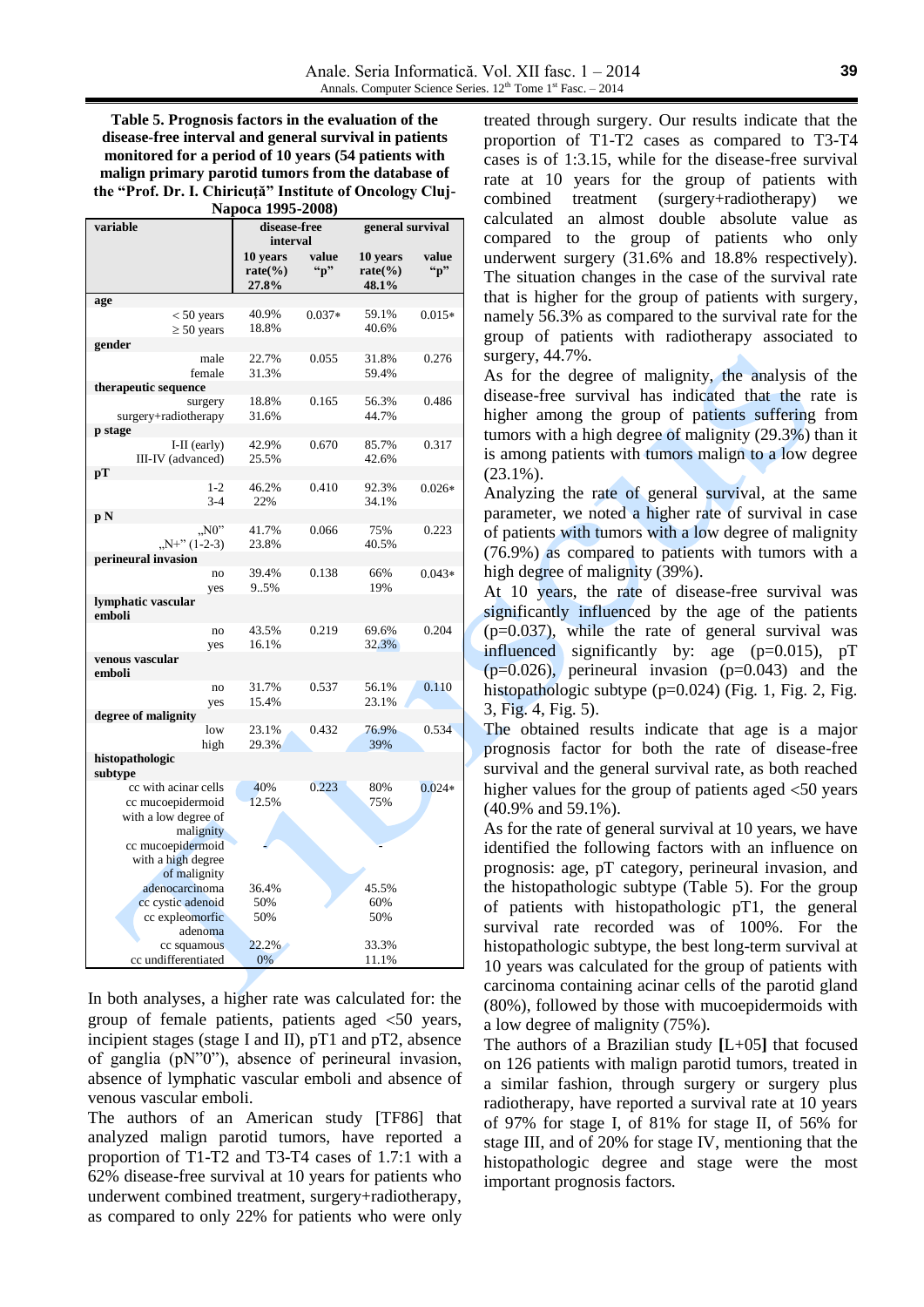For the disease-free survival at 10 years, the rate was of 27.8%, while for the general survival, the calculated rate was of 48.1%.

In another study with a similar pathology **[N**+09**]**, performed on a lot of 104 patients, the authors have reported a diseases-specific survival at 10 years of 71% and a rate of local control of 82%.

A group of authors **[M**+05**]** who analyzed 224 patients with cancer of the salivary glands have reported a general survival rate at 10 years of 44%, with the T category and the type of treatment as having a major impact on prognosis.

The authors of a study performed at the Christie Hospital, Manchester [R+99**]**, on 103 patients with parotid cancer and similar treatment, have reported a slightly higher rate of survival at 10 years (65%), with the following prognosis factors in the univariate analysis: tumoral volume T, patients' age, clinical N, histological type, perineural invasion and micrometastases in the periparotid ganglia.



**Fig. 1. Disease-free interval at 10 years according to age groups for the 54 patients with parotid gland cancer**



**Fig. 2. General survival at 10 years according to age groups for the 54 patients with parotid gland cancer**



**Fig. 3. General survival at 10 years according to pT for the 54 patients with parotid gland cancer**



**Fig. 4. General survival at 10 years according to the perineural invasion for the 54 patients with parotid gland cancer**



**Fig. 5. General survival at 10 years according to the histopathologic subtype for the 54 patients with parotid gland cancer**